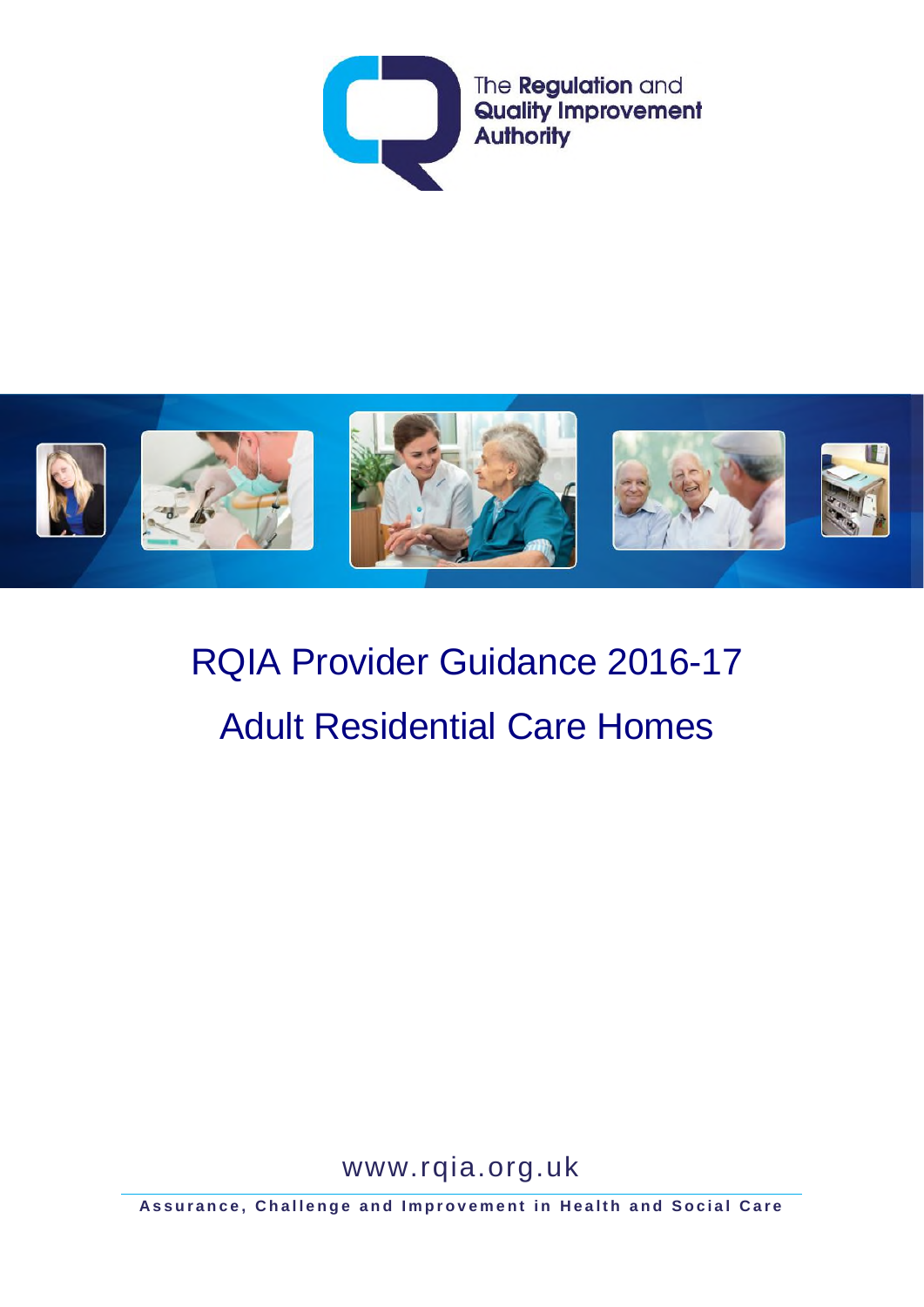## **What we do**

The Regulation and Quality Improvement Authority (RQIA) is the independent body that regulates and inspects the quality and availability of Northern Ireland's health and social care (HSC) services. We were established in 2005 under The Health and Personal Social Services (Quality, Improvement and Regulation) (Northern Ireland) Order 2003 to drive improvements for everyone using health and social care services.

Through our programme of work we provide assurance about the quality of care; challenge poor practice; promote improvement; safeguard the rights of service users; and inform the public through the publication of our reports. RQIA has three main areas of work:

- We register and inspect a wide range of independent and statutory health and social care services.
- We work to assure the quality of services provided by the HSC Board, HSC trusts and agencies through our programme of reviews.
- We undertake a range of responsibilities for people with mental ill health and those with a learning disability.

We inspect and report on the following four domains:

- Is care safe?
- Is care effective?
- Is care compassionate?
- Is the service well led?

RQIA registers and inspects a wide range of health and social care services. These include: nursing, residential care, and children's homes; domiciliary care agencies; day care settings/centres; independent health care; nursing agencies; independent medical agencies; residential family centres; adult placement agencies; voluntary adoption agencies, school boarding departments and young adult supported accommodation (inspected only).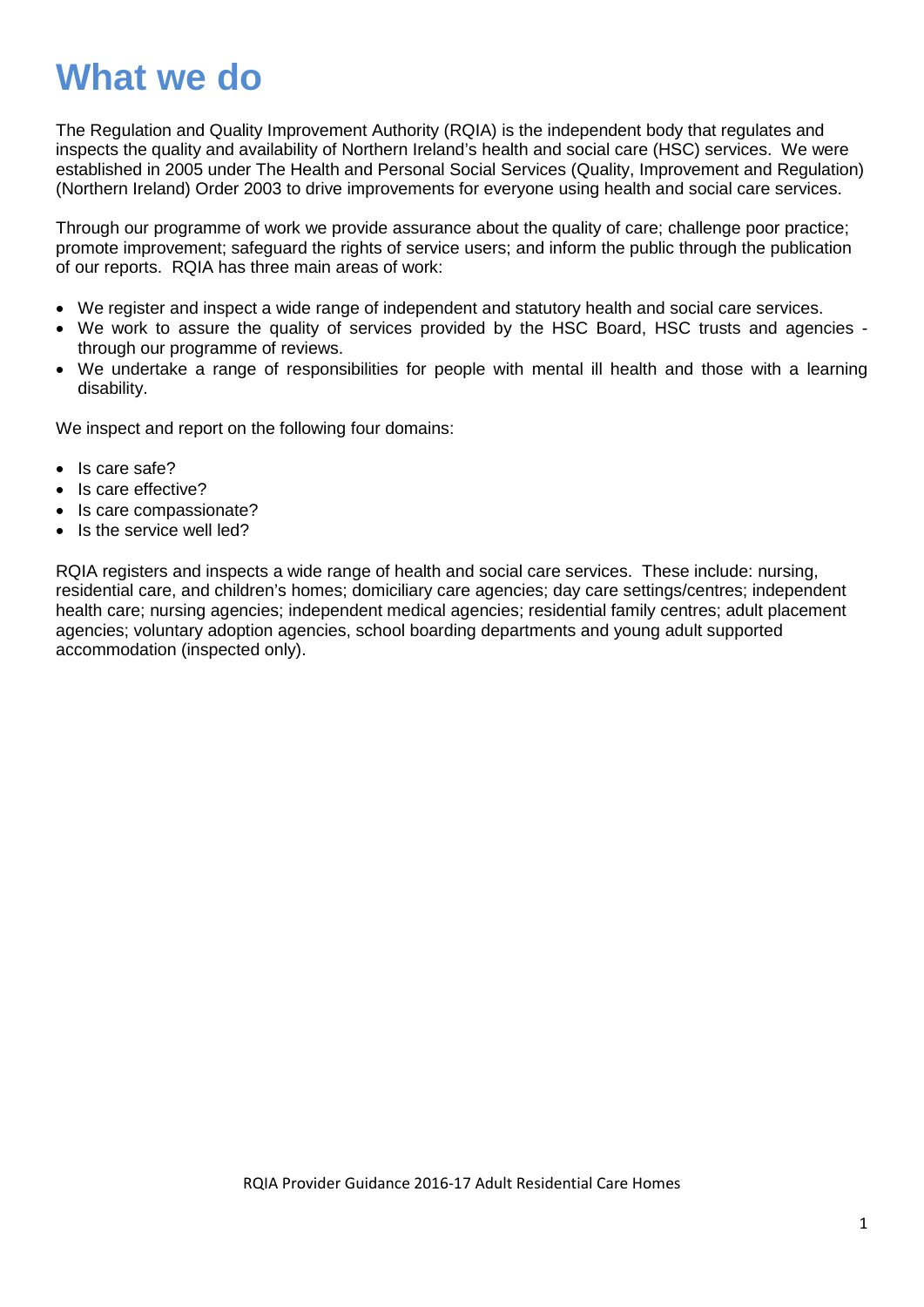## **The four domains**

### Is care safe?

### Avoiding and preventing harm to service users from the care. treatment and support that is intended to help them.

### Is the service well led?

Effective leadership, management and governance which creates a culture focused on the needs and the experiences of service users in order to deliver safe, effective and compassionate care.

The right care, at the right time in the right place with the best outcome.

Is care effective?

### **Is Care Compassionate?**

Service users are treated with dignity and respect and should be fully involved in decisions affecting their treatment. care and support.

RQIA Provider Guidance 2016-17 Adult Residential Care Homes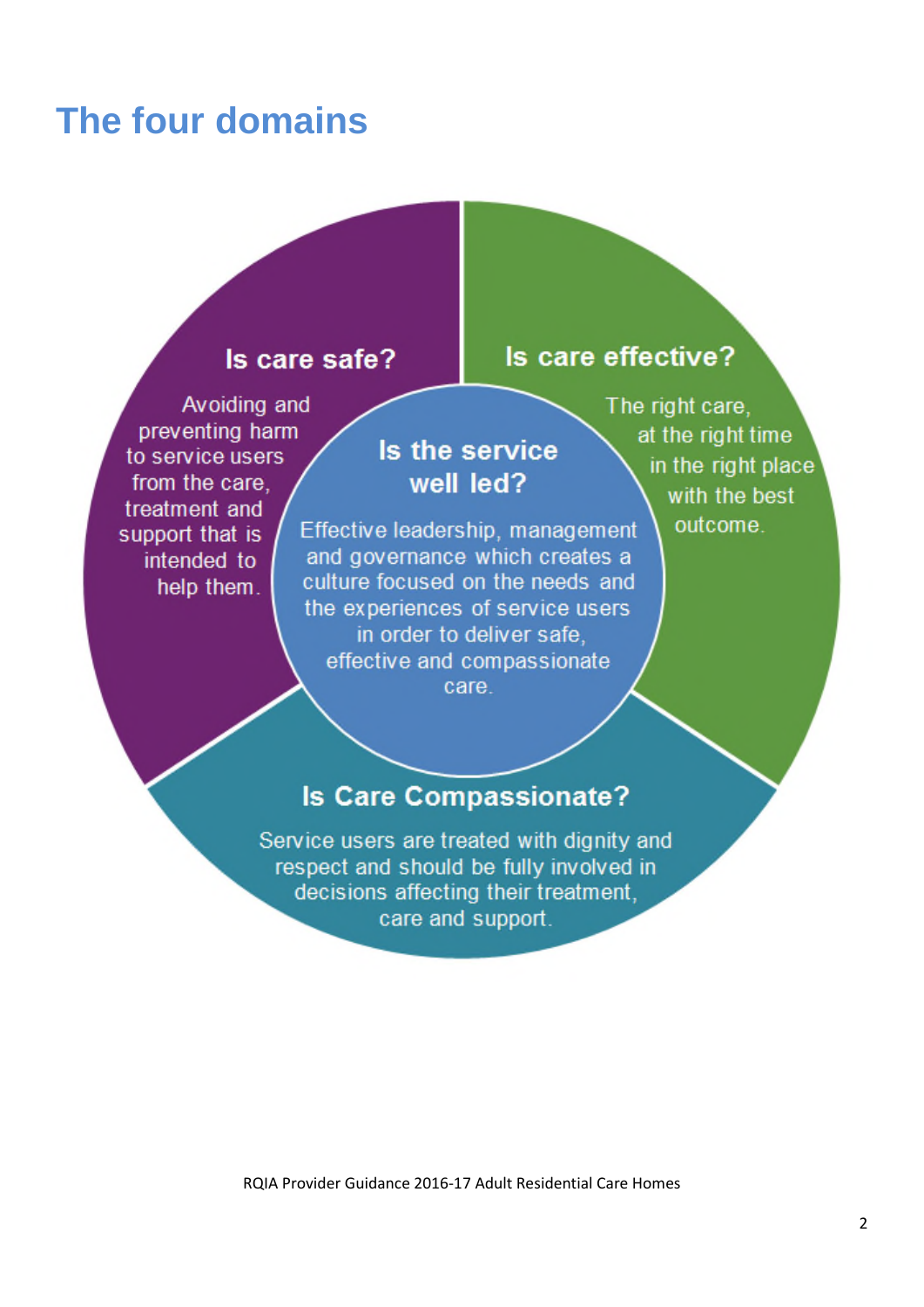## **How we will inspect**

We will inspect every adult residential care home at least twice every year. Our inspectors are most likely to carry out unannounced inspections, however from time to time we need to give some notice of our inspections.

During our inspections we will inspect and report on the following four domains:

- Is care safe?
- Is care effective?
- Is care compassionate?
- Is the service well led?

When we inspect an adult residential care home, we aim to:

- seek the views of the people who use the service, or their representatives
- talk to the managerial and other staff on the day of the inspection
- examine a range of records including policies, care records, incidents and complaints
- provide feedback on the day of the inspection to the manager on the outcome of the inspection; and
- provide a report of our inspection findings and outline any areas for quality improvement where failings in compliance with regulations and/or standards are identified.

Our inspections are underpinned by:

- The Health and Personal Social Services (Quality, Improvement and Regulation) (Northern Ireland) Order 2003
- The Residential Care Homes Regulations (Northern Ireland) 2005
- DHSSPS Residential Care Homes Minimum Standards, August 2011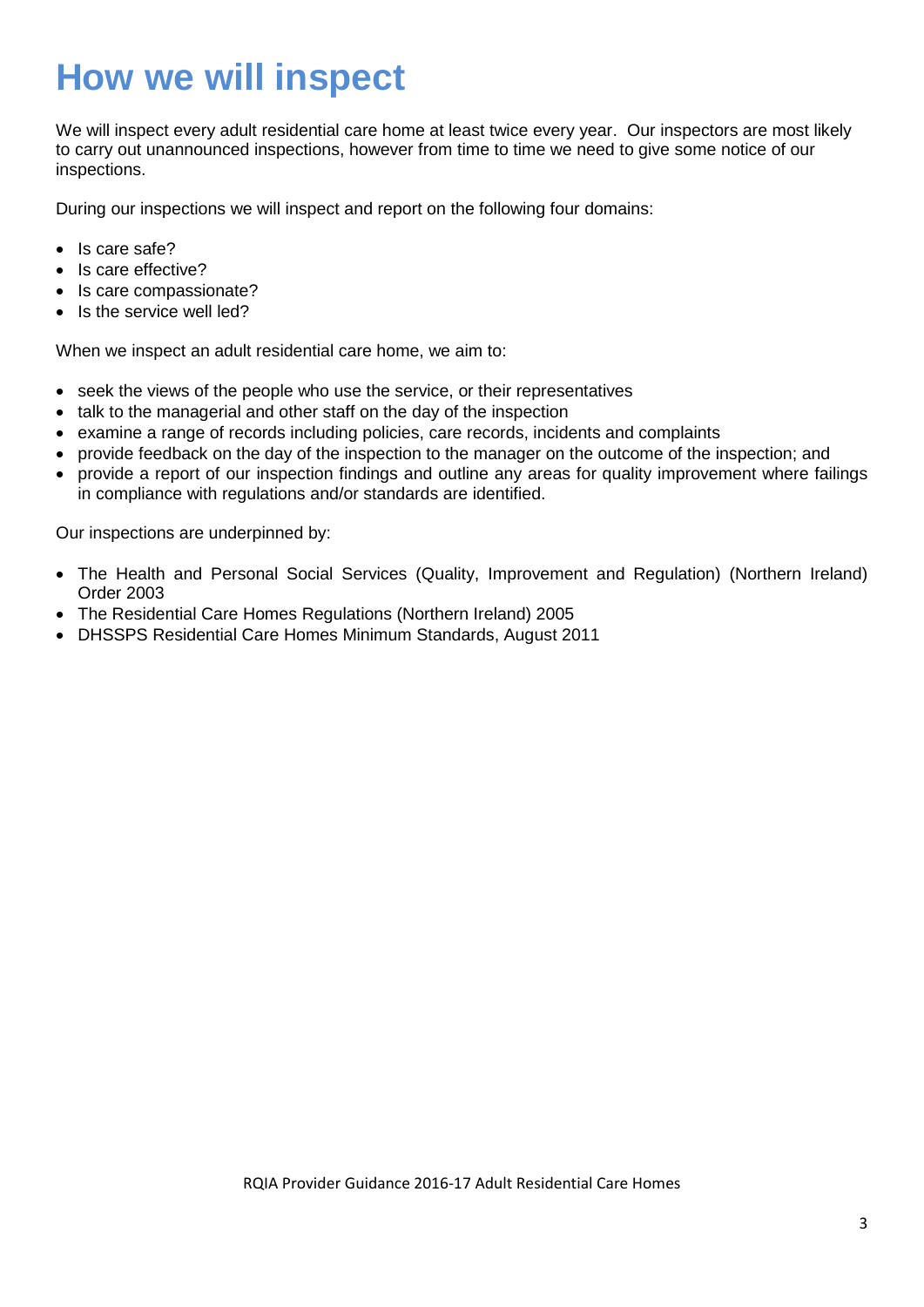## **What we look for when we inspect**

To help us to report on whether the care is safe, effective and compassionate and whether the service is well led, we will look for evidence against the following indicators. The evidence listed for each indicator provides examples of what may be reviewed and should not be considered exhaustive.

### **Is care safe?**

#### **Avoiding and preventing harm to service users from the care, treatment and support that is intended to help them.**

### **Indicator S1**

There are, at all times, suitably qualified, competent and experienced persons working in the service in such numbers as are appropriate for the health and welfare of service users.

### **Examples of evidence:**

### **Staffing**

- At all times, sufficiently qualified, competent and experienced persons are working in the home to meet the assessed needs of the service users, taking into account the size and layout of the premises, the number of service users accommodated, fire safety requirements and the statement of purpose
- Duty rotas accurately reflect the staff on duty, including their names and grades and who is in charge of the home
- An induction programme is in place for all grades of staff within the home appropriate to specific job roles
- Staff receive supervision and annual appraisal; with records retained
- Staff receive mandatory training and other appropriate training relevant to their roles and responsibilities
- Competency and capability assessments are undertaken for any person who is given the responsibility of being in charge of the home for any period in the absence of the manager and records retained
- Arrangements are place to monitor the registration status of staff with their professional body (where applicable)
- Discussion with service users and/or their representatives and staff regarding staffing levels

### **Recruitment and Selection**

- Staff are recruited in line with Regulation 21 (1) (b), Schedule 2 of The Residential Care Homes Regulations (Northern Ireland) 2005 and records are retained and available for inspection within the staff personnel files
- Enhanced AccessNI disclosures are viewed for all staff prior to commencing employment
- Enhanced AccessNI information is managed in line with best practice guidance
- The recruitment and selection policy and procedure complies with current legislation and best practice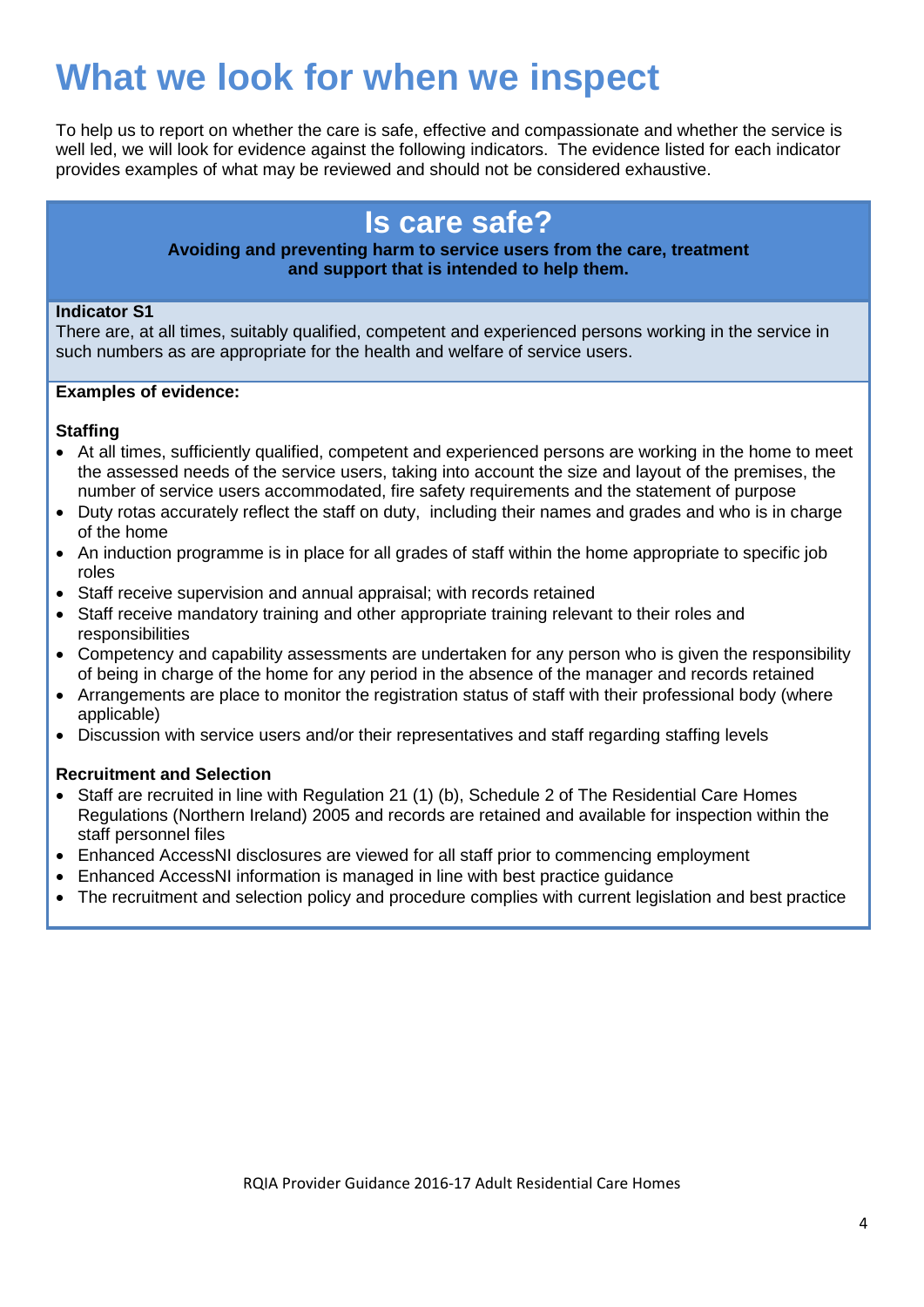### **Indicator S2**

The service promotes and makes proper provision for the welfare, care and protection of service users.

### **Examples of evidence:**

### **Safeguarding**

- Staff are knowledgeable and have a good understanding of safeguarding principles
- Staff are aware of the new regional guidance Adult Safeguarding Prevention and Protection in Partnership, July 2015
- The home has established a safeguarding champion
- Safeguarding policies and procedures are consistent with current regional guidance and include the name of the safeguarding champion, definitions of abuse, types of abuse and indicators, onward referral arrangements, contact information and documentation to be completed
- All suspected, alleged or actual incidents of abuse are fully and promptly referred to the relevant persons and agencies for investigation in accordance with procedures and legislation; written records must be retained
- Safeguarding training is provided for all staff in accordance with RQIA's mandatory training requirements
- Safeguarding procedures are included in the induction programme for all staff

### **Indicator S3**

There are systems in place to ensure that unnecessary risks to the health, welfare or safety of service users are identified, managed and where possible eliminated.

### **Examples of Evidence**

### **Infection prevention and control (IPC)**

- The home is clean and tidy
- Policies and procedures are in line with regional IPC guidelines
- All staff have received training in IPC in line with their roles and responsibilities
- Staff are knowledgeable and have understanding of IPC policies and procedures
- Hand hygiene is a priority for the home and every effort applied to promoting high standards of Hand hygiene among service users, staff and visitors
- There are wash hand basins, supplies of liquid soap, alcohol hand gels and disposable towels wherever care is delivered
- Arrangements are in place to decontaminate equipment and medical devices between use
- Outbreaks of infection are managed in accordance with the home's procedures, reported to the local Consultant in Communicable Disease Control and to RQIA and records kept
- There is information available on IPC for service users, their representatives and staff

### **Risk**

- The home is able to meet the assessed needs of the service user
- Risk management procedures are in place
- Service user risk assessments, based on assessed needs, are undertaken, reviewed and updated on a regular basis or as changes occur
- Equipment and medical devices are available well maintained and regularly serviced
- Restrictive practice is appropriately minimised, assessed, documented and reviewed with the involvement of the multi-professional team, as required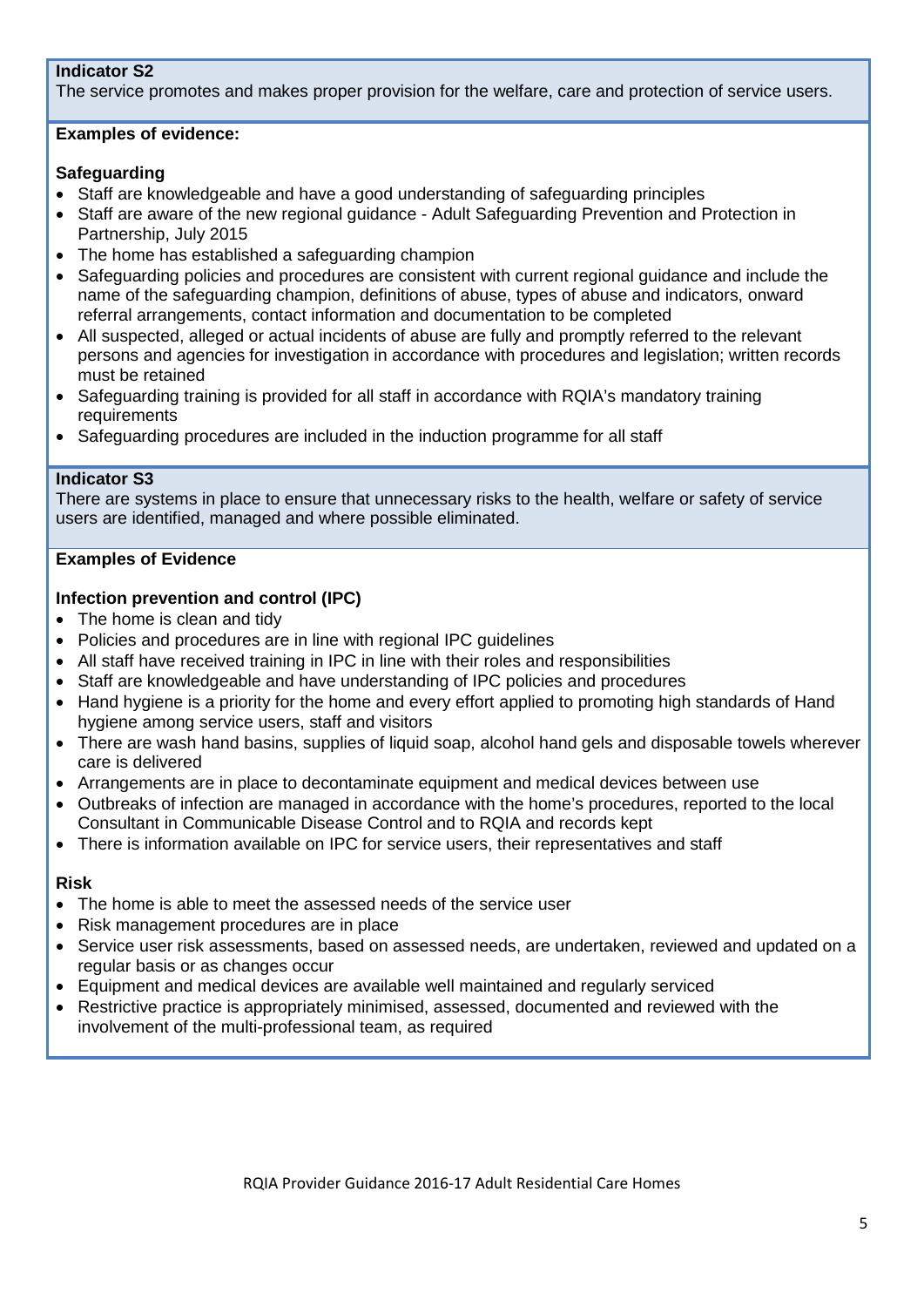### **Indicator S4**

The premises and grounds are safe, well maintained and suitable for their stated purpose.

### **Examples of Evidence**

### **Environment**

- The home is fit for purpose and well maintained internally and externally
- The grounds are kept tidy, safe, suitable for and accessible to all service users
- There are no obvious hazards to the health and safety of service users, visitors or staff, including those with sensory impairments. Action plans are in place to reduce the risk where possible
- The home has an up to date fire risk assessment in place
- Adequate precautions are in place against the risk of fire, including the provision of suitable fire-fighting equipment, fire alarm systems, means of escape, staff training and fire drills
- Arrangements are in place to maintain the environment, e.g. servicing of lifts, boilers, electrical equipment, legionella risk assessment
- There are no malodours noted within the home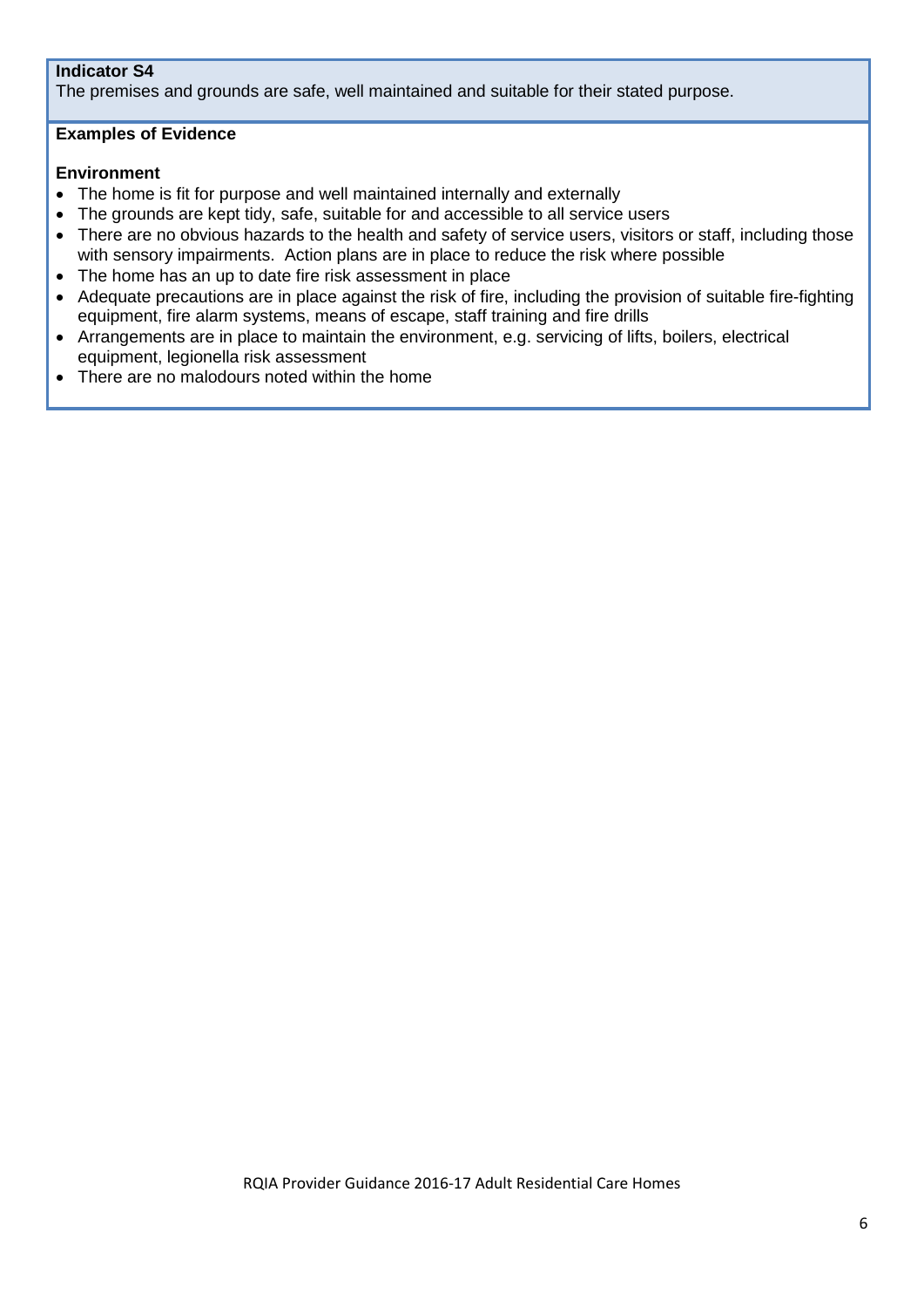### **Is care effective?**

### **The right care, at the right time in the right place with the best outcome.**

### **Indicator E1**

The service responds appropriately to and meets the assessed needs of the people who use the service.

### **Examples of Evidence**

#### **Care Records**

- Care records are maintained in line with the legislation and best practice guidance. They include up to date assessment of needs, life history, risk assessments, care plans and daily statement of health and well-being of the service users
- Individual assessments and care plans are in place for each service user that reflect their physical, social, emotional, psychological and spiritual needs
- Care records are updated regularly or as changes occur to reflect the changing needs of the service user
- Service users and/or their representatives are encouraged and enabled to be involved in the assessment and care planning process
- Service users are supported to have their assessed needs, preferences and choice met by staff with the necessary skill and knowledge; person centred care is promoted
- Records are stored safely and securely in line with data protection
- A records management policy is in place which includes the arrangements for the creation, storage, maintenance and disposal of records in line with the legislation and best practice
- There is multi-professional input into the service users' health and social care needs
- Each service user or their representative is provided with an individual written agreement that sets out their terms of residency

#### **Indicator E2**

There are arrangements in place to monitor, audit and review the effectiveness and quality of care delivered to service users at appropriate intervals.

### **Examples of Evidence**

#### **Audits and Review**

- Care records are reviewed and updated on a regular basis or as changes occur
- There are arrangements in place to facilitate ongoing and meaningful audit programmes
- A range of audits are undertaken and actions identified for improvement are implemented into practice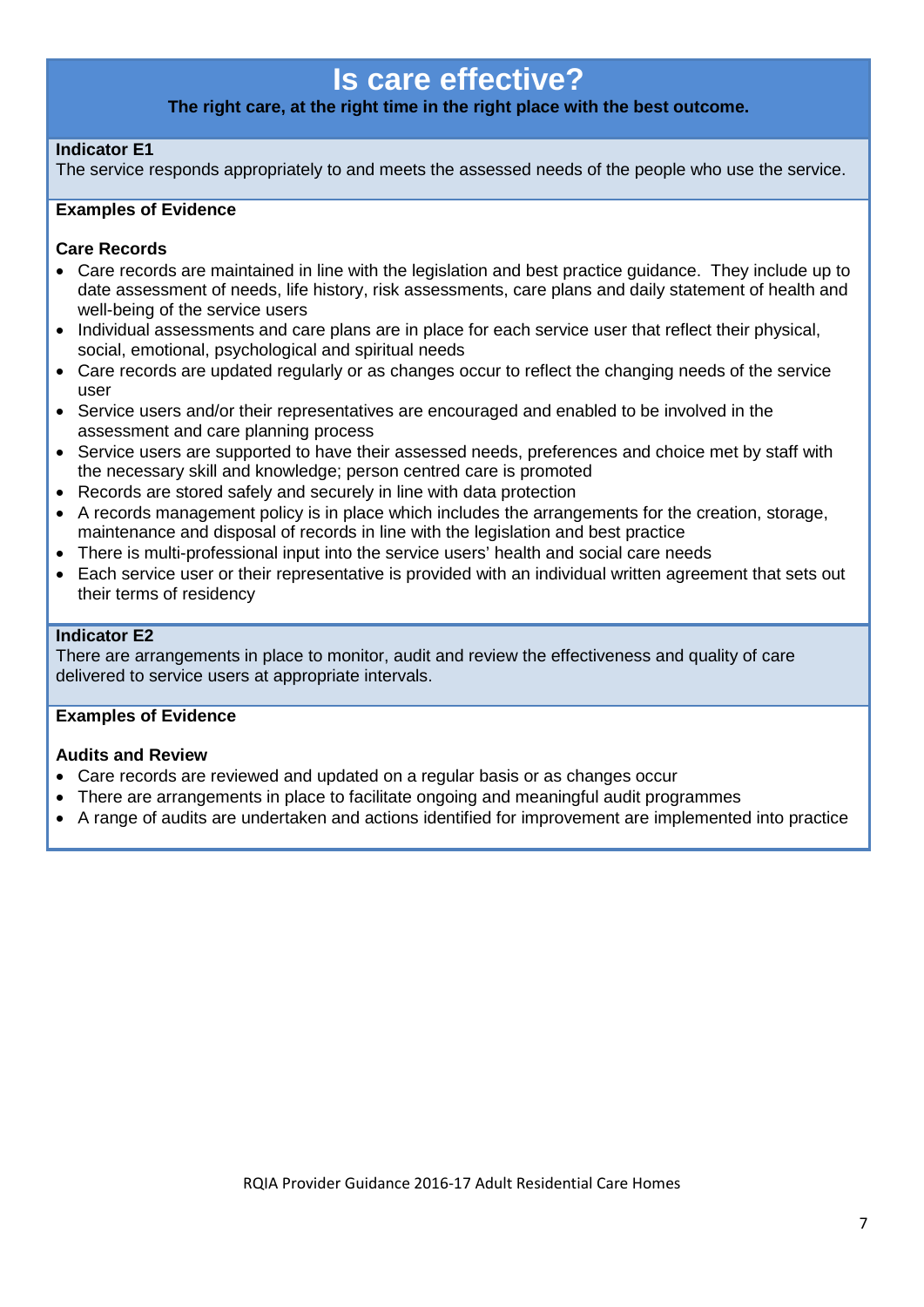### **Indicator E3**

There are robust systems in place to promote effective communication between service users, staff and other key stakeholders.

### **Examples of Evidence**

### **Communication**

- Systems are in place to review the service user's placement within the home and ensure that it is appropriate to meet their health and social care needs
- There are arrangements in place to facilitate multi-professional team reviews
- Staff are able to communicate effectively with service users and other key stakeholders commensurate with their roles and responsibilities
- Referrals to other healthcare professionals is timely and responsive to the needs of the service user
- Shift handovers are attended by all care staff
- Staff meetings are undertaken at least quarterly with minutes and attendance recorded
- Service user and/or their representative meetings are undertaken with minutes and attendance recorded
- There is an open and transparent culture within the home
- Consent is sought in relation to care and treatment
- Arrangements are in place, in line with the legislation to support and advocate for service users who have issues with mental capacity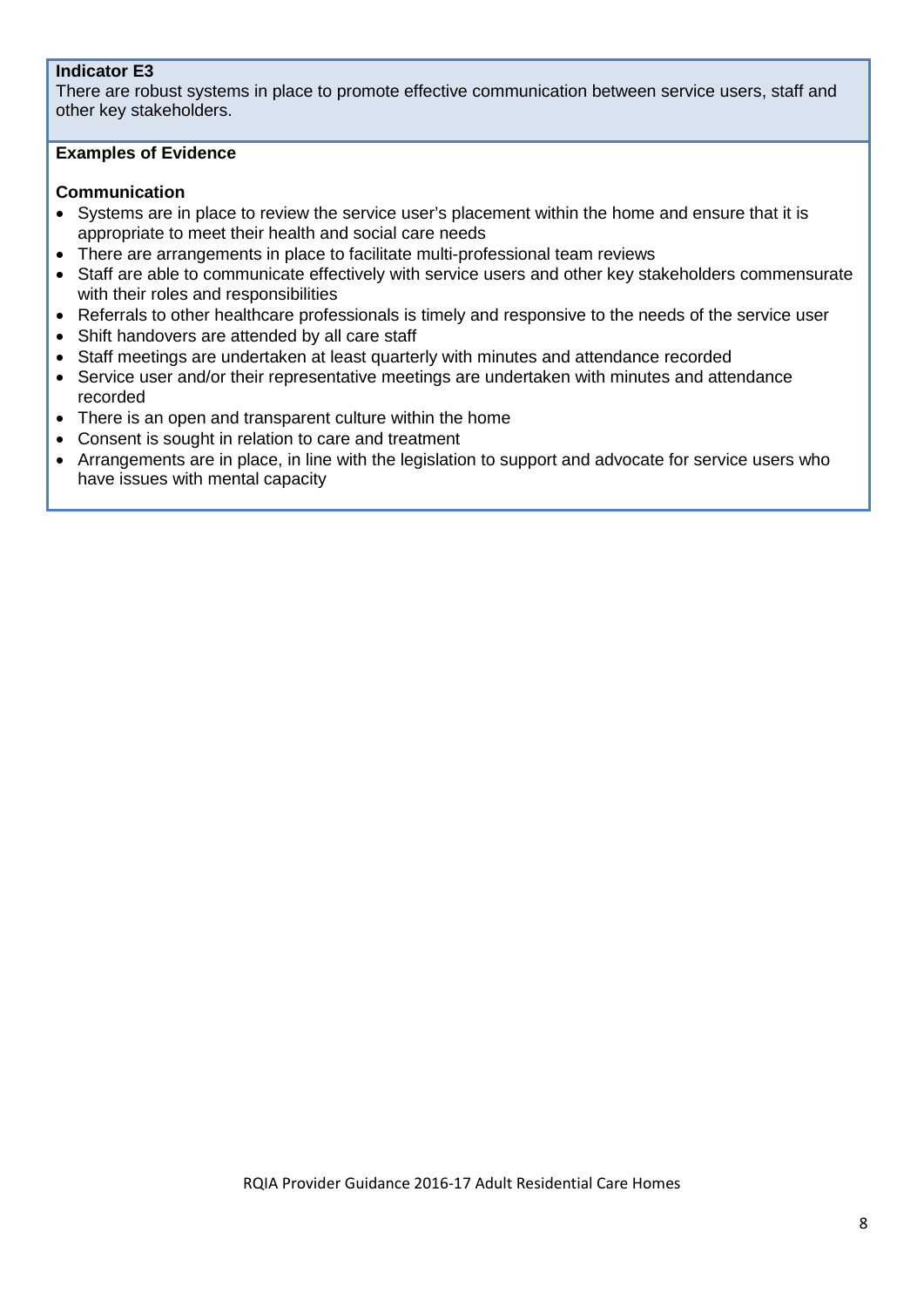### **Is care compassionate?**

### **Service users are treated with dignity and respect and should be fully involved in decisions affecting their treatment, care and support.**

### **Indicator C1**

There is a culture/ethos that supports the values of dignity and respect, independence, rights, equality and diversity, choice and consent of service users.

### **Examples of Evidence**

### **Culture/Ethos**

- Staff can demonstrate how confidentiality is maintained
- Staff can demonstrate how consent is obtained
- Discussion with service users and/or their representatives, staff and observation of interactions demonstrates that service users are treated with dignity and respect while promoting and maintaining their independence
- The spiritual and cultural needs of service users are met
- There are policies and procedures within the home that promote the rights of service users and promote the values of dignity and respect, independence, rights, equality and diversity, choice and consent
- Service users are enabled and supported to engage and participate in meaningful activities, social events, work and education opportunities, hobbies and interests
- Service user wishes in relation to their end of life care are clearly recorded, communicated and kept under review

### **Indicator C2**

Service users are listened to, valued and communicated with, in an appropriate manner.

### **Examples of Evidence**

### **Communication**

- Service user needs are recognised and responded to in a prompt and courteous manner by staff
- Service users and/or their representatives confirm that their views and opinions are taken into account in all matters affecting them
- Service users are provided with information, in a format that they can understand, which enables them to make informed decisions regarding their life, care and treatment
- Arrangements are in place for service users to maintain links with their friends, families and wider community
- Action is taken to manage pain and discomfort in a timely and appropriate manner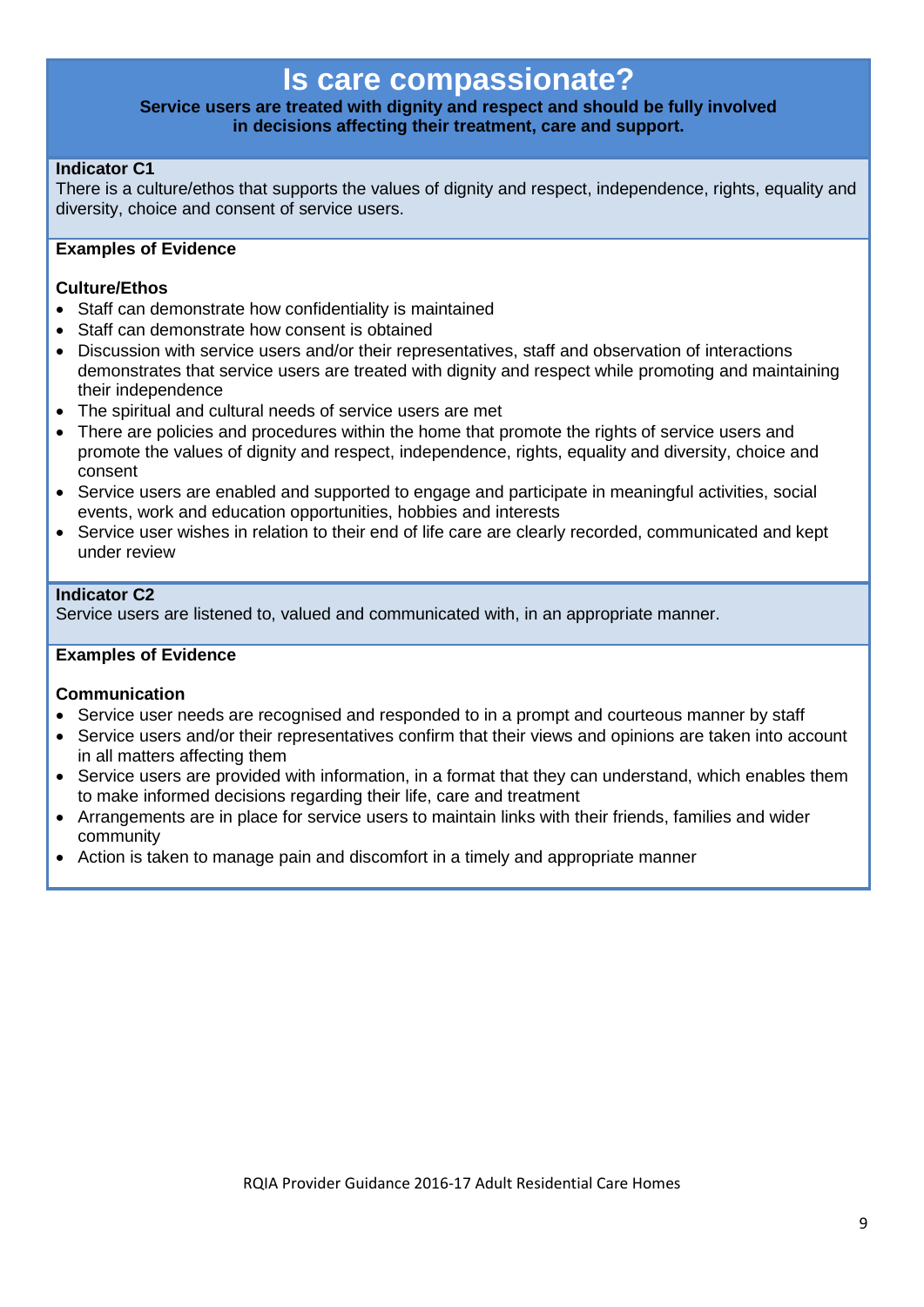### **Indicator C3**

There are systems in place to ensure that the views and opinions of service users, and or their representatives, are sought and taken into account in all matters affecting them.

### **Examples of Evidence**

### **Service User Views**

- Service user consultation about the standard and quality of the care and environment is carried out at least on an annual basis (annual quality review)
- The findings from the consultation are collated into a summary report
- The summary report is made available for service users and other interested parties to read
- An action plan is developed and implemented where improvements are required
- RQIA service user, service user's representatives', other professionals and staff questionnaire responses evidence compassionate care is delivered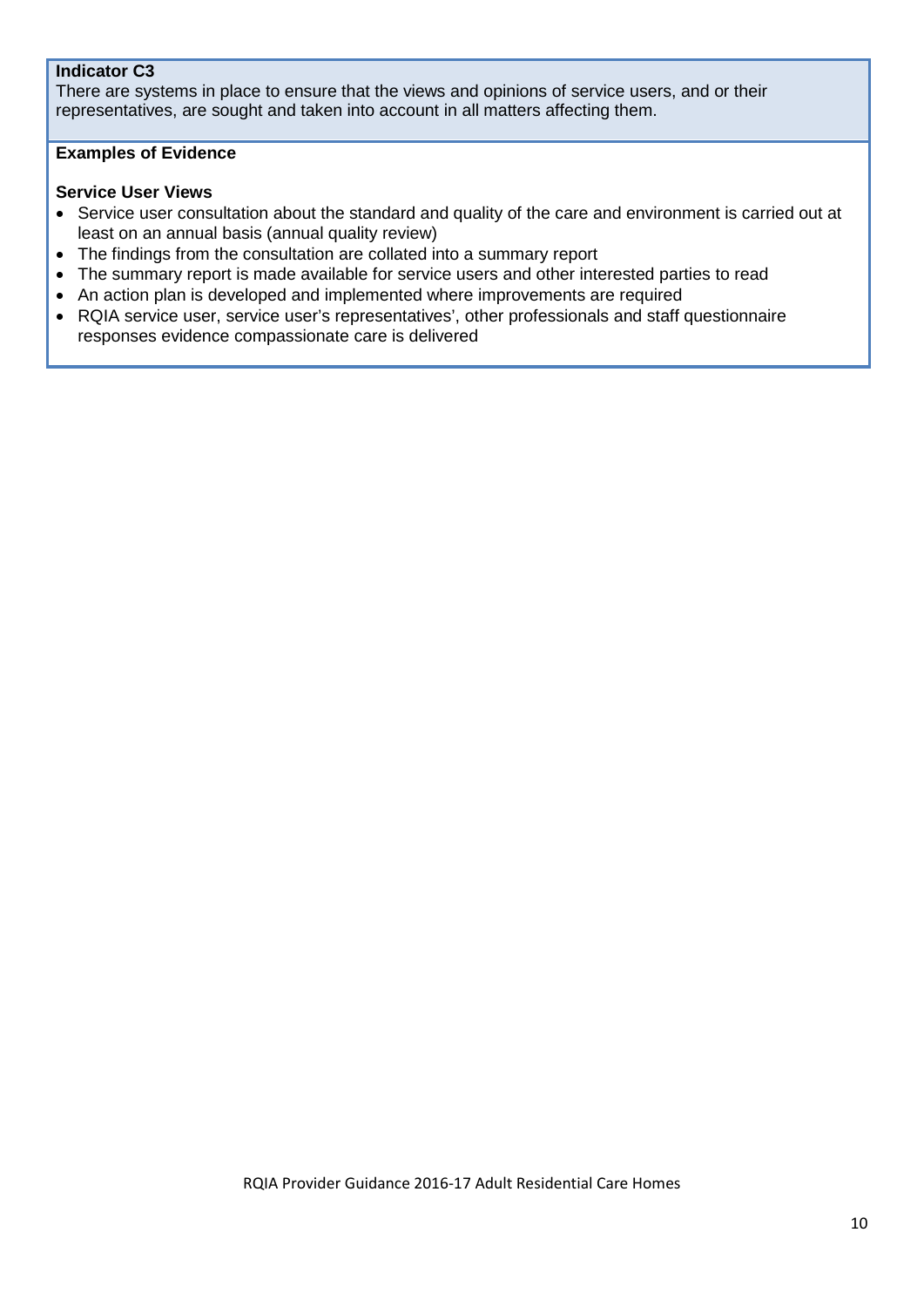### **Is the service well led?**

**Effective leadership, management and governance which creates a culture focused on the needs and the experiences of service users in order to deliver safe, effective and compassionate care.**

### **Indicator L1**

There are management and governance systems in place to meet the needs of service users.

### **Examples of Evidence**

### **Governance Arrangements**

- The registered person/s ensure that the health and social care needs of service users are met on a daily basis in accordance with the Statement of Purpose, legislation and best practice guidance.
- There are a range of policies and procedures in place to guide and inform staff
- Policies are centrally indexed and retained in a manner which is easily accessible by staff
- Policies and procedures are systematically reviewed every three years or more frequently if changes occur
- Arrangements are in place to review risk assessments
- The registered person/s respond to the changing needs of service users and adapt accordingly e.g. staffing levels and training needs

### **Complaints/Compliments**

- The home has a complaints policy and procedure in place in accordance with the relevant legislation and DHSSPS guidance on complaints handling
- Service users or their representatives are signposted as to how to make a complaint
- There are clear arrangements for the management of complaints from service users and any other interested parties
- Records are kept of all complaints and these include details of the investigation undertaken, all communication with complainants, the result of any investigation, the outcome and the action taken to address the issues raised
- A record is retained if the complainant is satisfied or unsatisfied with the outcome of the complaints process
- The complaints procedure contains details of the onward referral route for stage two complaints if local resolution is not achieved
- Information from complaints and compliments are disseminated to staff and relevant others and used to drive forward a quality agenda.
- Staff know how to receive and deal with complaints
- Arrangements are in place to audit complaints to identify trends and enhance service provision
- The home retains compliments received e.g. thank you letters and cards

### **Incidents**

- The home has an accident/incident/notifiable events policy and procedure in place which includes reporting arrangements to RQIA
- Accidents/incidents/notifiable events are effectively documented and investigated in line with legislation and minimum standards
- All relevant incidents/notifiable events are reported to RQIA and other relevant organisations in accordance with the legislation and procedures
- Learning from incidents is disseminated to all relevant parties and action plans developed to promote an open and transparent culture and drive forward a quality agenda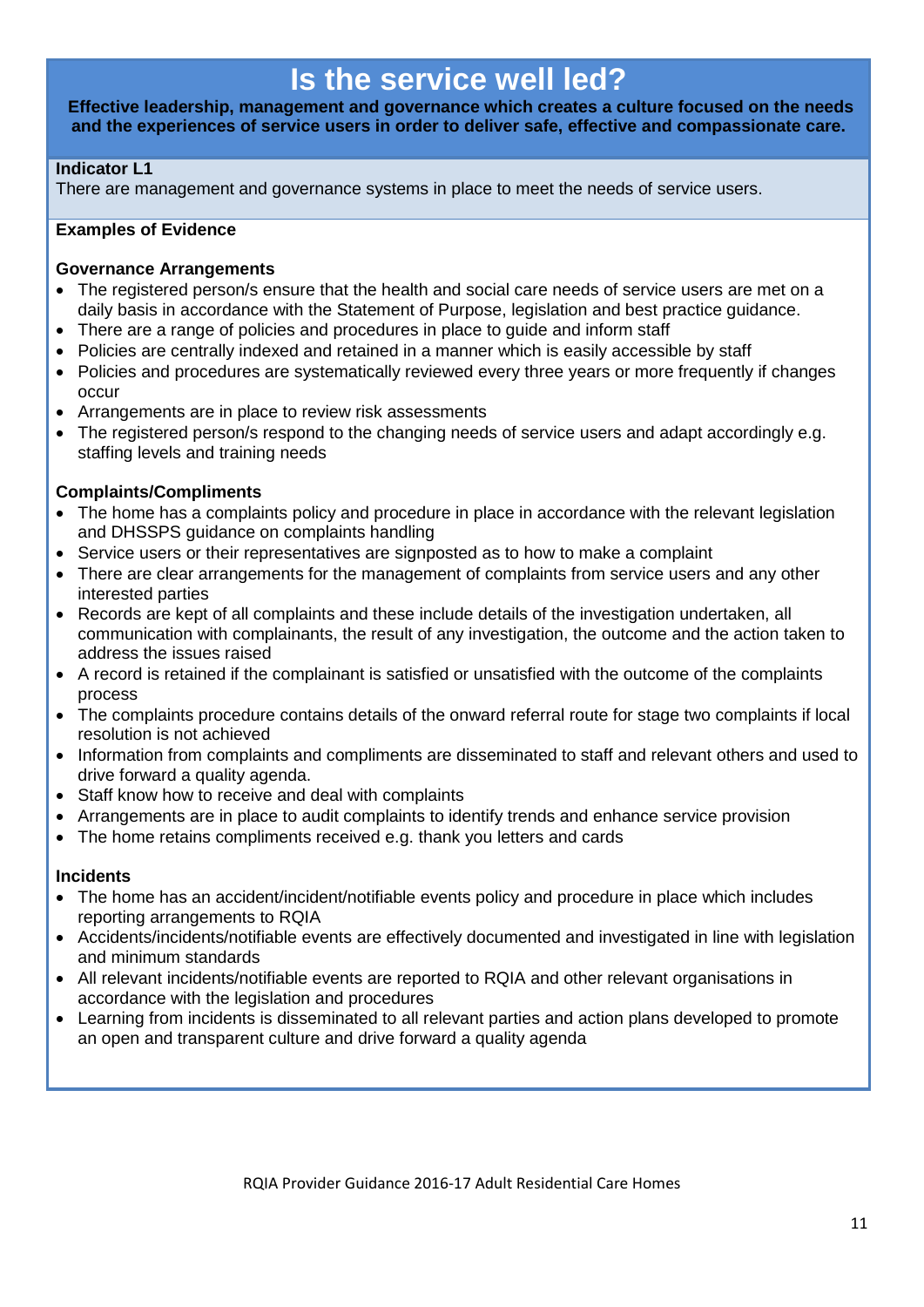### **Indicator L2**

There are management and governance systems in place that drive quality improvement.

### **Examples of Evidence**

### **Quality Improvement**

- There is evidence of a systematic approach to the review of available data and information, in order to make changes that improve quality, and add benefit to the organisation and patients
- Systems are in place to ensure medical device alerts, safety bulletins, serious adverse incident alerts and staffing alerts are appropriately reviewed and actioned as required
- A record is retained of any action taken in relation to the management of alerts
- Audits of accidents/incidents and notifiable events are undertaken to establish trends and identify learning outcomes which are disseminated throughout the organisation
- A monthly monitoring visit is undertaken as required under Regulation 29 of The Residential Care Homes Regulations (Northern Ireland) 2005; a report is produced and is made available for service users, their representatives, staff, trust representatives and RQIA

### **Indicator L3**

There is a clear organisational structure and all staff are aware of their roles, responsibility and accountability within the overall structure.

### **Examples of Evidence**

### **Organisational Structure**

- There is a defined organisational and management structure that identifies the lines of responsibility and accountability
- Staff are aware of their roles, responsibilities and actions to be taken should they have a concern
- The registered person/s have understanding of their roles and responsibilities under the legislation
- Service users are informed of the roles of staff within the home and who to speak with if they want advice or have any issues or concerns
- The registered provider is kept informed regarding the day to day running of the home

### **Indicator L4**

The registered person/s operates the service in accordance with the regulatory framework.

### **Examples of Evidence**

### **Regulatory Framework**

- The Statement of Purpose and Service User Guide are kept up to date and revised when necessary
- Appropriate insurance arrangements are in place and include public and employers liability (employers liability insurance certificate must be displayed)
- The registered person/s respond to regulatory matters (e.g. notifications, reports/QIPs, enforcement in a timely manner
- The home is registered with RQIA
- RQIA certificate of registration is displayed in a conspicuous place within the home and is reflective of service provision
- The registered person/s are knowledgeable of the registered categories of care of the home and ensure that they are operating within the regulatory framework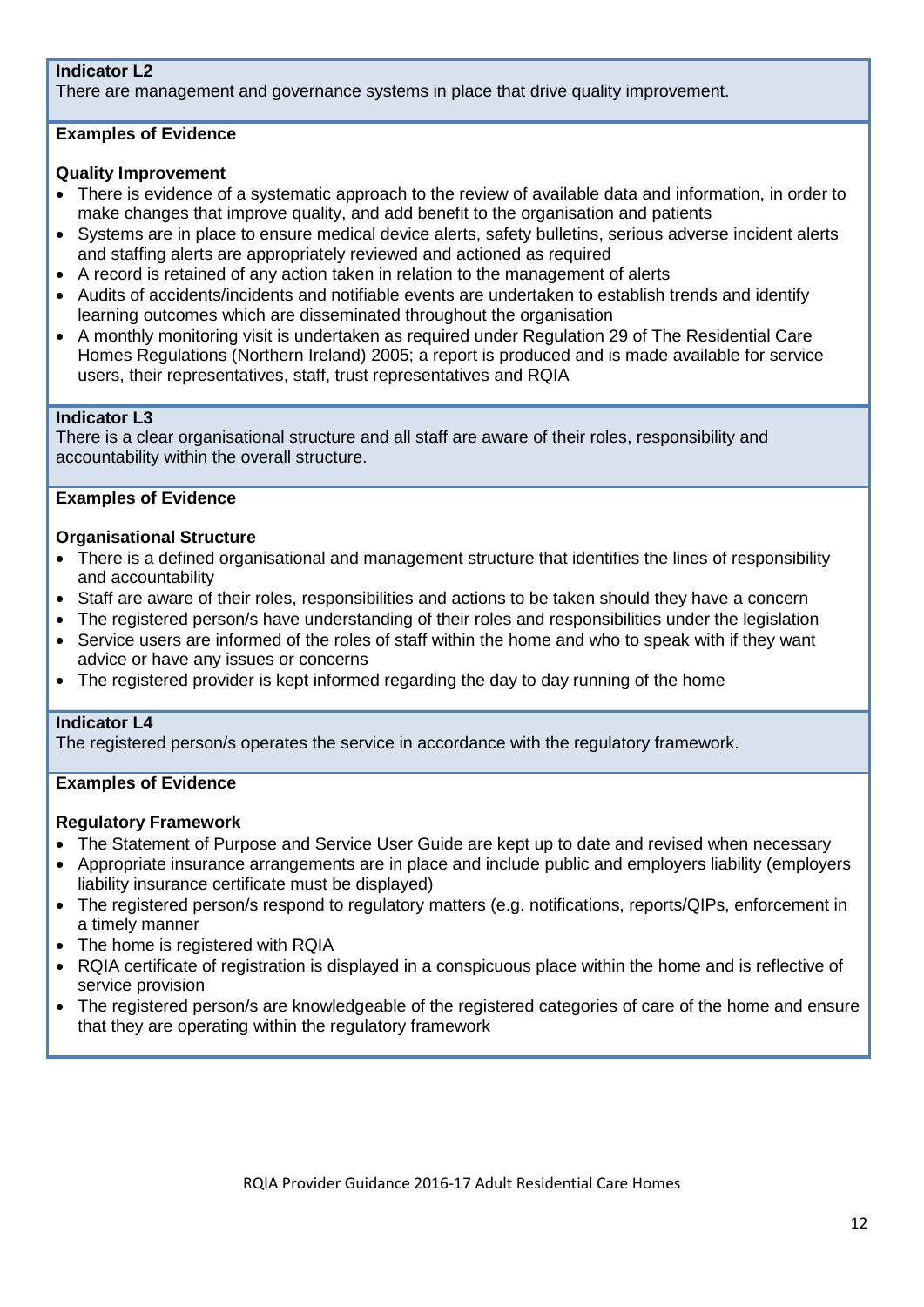### **Indicator L5**

There are effective working relationships with internal and external stakeholders.

### **Examples of Evidence**

### **Working Relationships**

- There is a whistleblowing policy and procedure in place and staff are knowledgeable regarding this
- Arrangements are in place for staff to access their line manager
- There are arrangements in place to support staff (e.g. staff meetings, supervision and appraisal)
- Discussion with staff confirms that there are good working relationships and that management are responsive to suggestions and/or concerns raised
- Arrangements are in place for dealing with professional alert letters, managing identified lack of competency and poor performance for all staff
- There are open and transparent methods of working and effective working relationships with internal and external stakeholders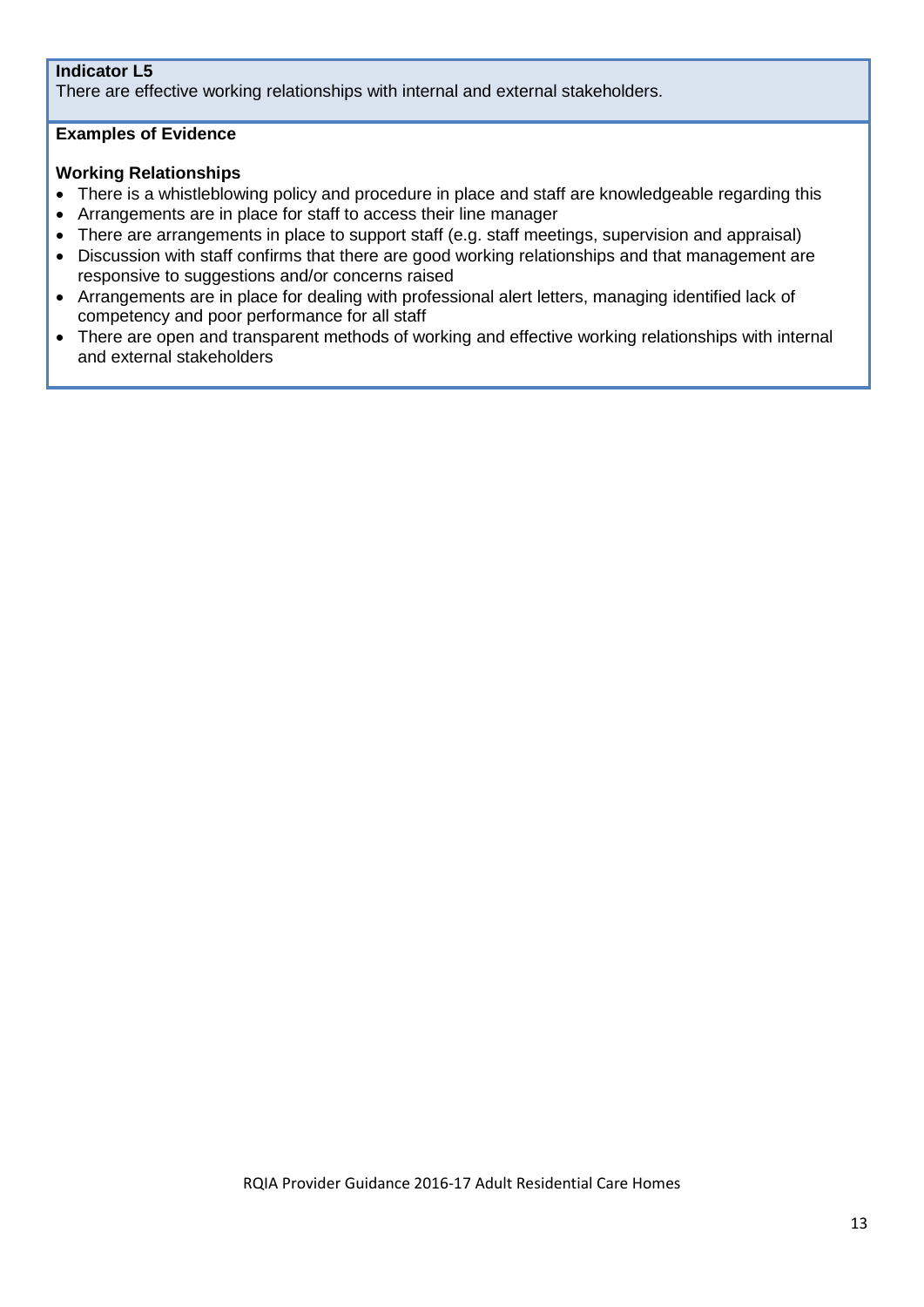## **Inspection reports**

Our inspection reports will reflect the findings from the inspection. Where it is appropriate, a Quality Improvement Plan (QIP) will detail those areas requiring improvement to ensure the service is compliant with the relevant regulations and standards. Where either no requirements or recommendations result from the inspection this will be reflected in the report.

It should be noted that inspection reports should not be regarded as a comprehensive review of all strengths and areas for improvement that exist in a service. The findings reported on are those which came to the attention of RQIA during the course of the inspection. The findings contained within inspection reports do not exempt the service provider from their responsibility for maintaining compliance with legislation, standards and best practice.

Once the inspection report is finalised and agreed as factually accurate, it will be made public on RQIA's website.